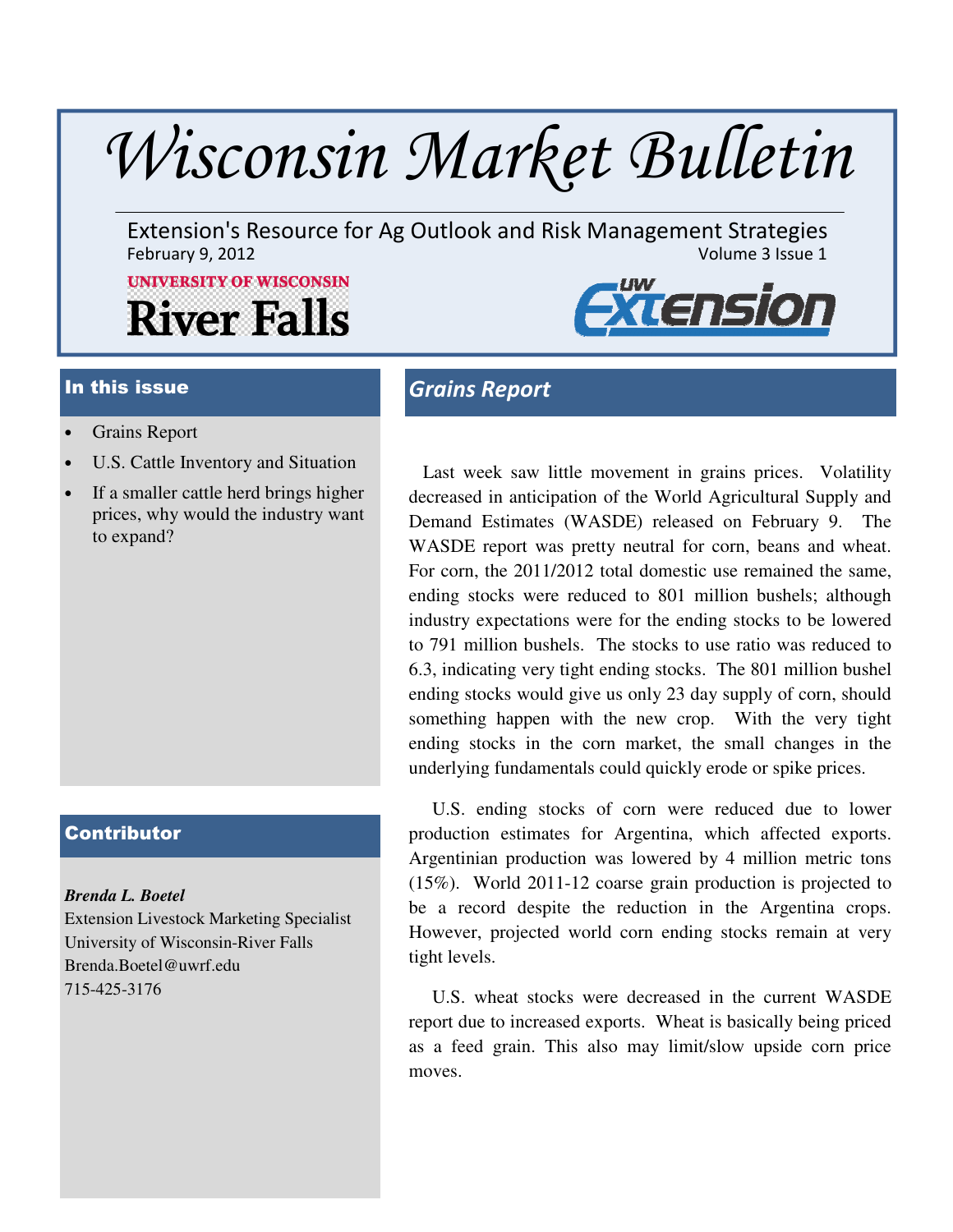*(Grains: Continued.)* 

|                                     |           | Corn      |               |                                     |           | Soybeans  |                   |
|-------------------------------------|-----------|-----------|---------------|-------------------------------------|-----------|-----------|-------------------|
|                                     | 2009/2010 | 2010/2011 | 2011/12       |                                     | 2009/2010 | 2010/2011 | 2011/12           |
| <b>Beginning</b><br><b>Stocks</b>   | 1,673     | 1,708     | 1,128         | <b>Beginning</b><br><b>Stocks</b>   | 138       | 151       | 215               |
| <b>Production</b>                   | 13,092    | 12,447    | 12,358        | <b>Production</b>                   | 3,359     | 3,329     | 3,056             |
| <b>Imports</b>                      | $8\,$     | 28        | 20            | <b>Imports</b>                      | 15        | 14        | 15                |
| <b>Total Sup-</b><br>ply            | 14,774    | 14,182    | 13,506        | <b>Total Sup-</b><br>ply            | 3,512     | 3,495     | 3,286             |
| Food, Seed,<br><b>Industrial</b>    | 5,961     | 6,428     | 6,405         | <b>Crushings</b>                    | 1,752     | 1,648     | 1,615             |
| <b>Feed and</b><br><b>Residual</b>  | 5,125     | 4,793     | 4,600         | <b>Seed</b>                         | 90        | 87        | 88                |
| <b>Total Do-</b><br>mestic          | 11,086    | 11,220    | 11,005        | <b>Residuals</b>                    | 20        | 43        | 32                |
| <b>Exports</b>                      | 1,980     | 1,835     | 1,700         | <b>Exports</b>                      | 1,499     | 1,501     | 1,275             |
| <b>Total Use</b>                    | 13,066    | 13,055    | 12,705        | <b>Total Use</b>                    | 3,361     | 3,280     | 3,011             |
| <b>Ending</b><br><b>Stocks</b>      | 1,708     | 1,128     | 801           | <b>Ending</b><br><b>Stocks</b>      | 151       | 215       | 275               |
| <b>Stock to</b><br><b>Use Ratio</b> | 13.07     | 8.6       | 6.3           | <b>Stock to</b><br><b>Use Ratio</b> | 4.5       | 6.6       | 9.1               |
| Avg. Farm<br>Price (\$/bu)          | 3.55      | 5.18      | 5.80-<br>6.60 | Avg. Farm<br>Price (\$/bu)          | 9.59      | 11.30     | $11.10-$<br>12.30 |

Source: WASDE

 Although corn prices have been trading mostly sideways for the last couple days, the spreads between some futures contracts have narrowed very slightly. The March/May spread narrowed ever so slightly, while the May/July spread narrowed about  $2.5¢$ . The spread is likely to widen if there are quick spikes in price as corn purchasers will be wanting to have bushels on

hand and be willing to pay a premium. High daily volatility and price variability will continue for old and new crop during the 2012 growing season.

 The 2011 U.S. soybean supply and use projections were unchanged from last month. Thus ending stocks remained at 275 million bushels, even though the industry expected a slight decrease.



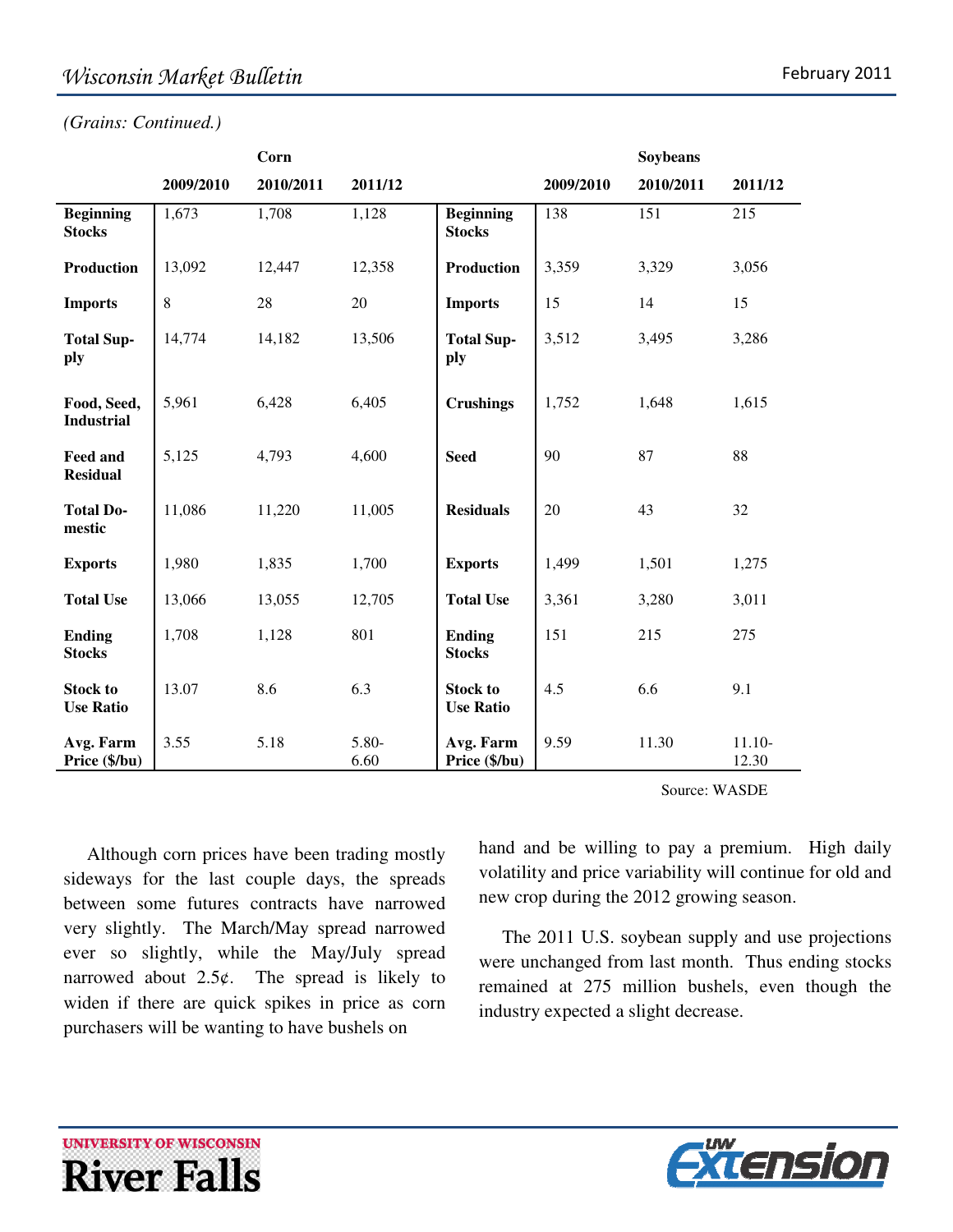### *(Grains: Continued.)*



## United States Cattle Inventory and Situation

 On January 27, 2012, the USDA/NASS released the semi-annual *Cattle* report. Most information in the report was expected. Record setting drought in the Southern U.S. caused beef cow herd liquidation, fewer calves on cereal grain pasture, and more cattle in feedlots. However, record high feeder cattle prices stimulated interest in beef heifers, with replacements increasing enough in areas with good moisture conditions to cause a slight increase for the U.S.

 All cattle and calves in the U.S. as of January 1, 2012, totaled 90.8 million head, slightly more than 2% below the 92.7 million on January 1, 2011; however, Wisconsin was down 1.4% to 3,400,000 head. This is the lowest U.S. January 1 inventory of cattle and calves since the 88.1 million in 1952.

The number of beef cows that have calved was down over 3% from 2011, at just under 29.9 million head. Wisconsin had no change in the number of beef cows that calved or the number of milk cows that calved. The decline in U.S. numbers was not a surprise given the severe drought that has plagued the Southern Plains. Beef cow numbers declined 660,000 head (-13%) in Texas, 288,000 head (-14%) in Oklahoma, 53,000 (-11%) in New Mexico, and 51,000 (-3%) in Kansas for a decline in those major drought impacted states of 1,052,000 head. Beef cow numbers in the entire U.S. declined less than a million at 966,700. Some beef cows did move from the drought stricken area to neighboring states where moisture conditions were better. Beef cows increased 112,000 head in Nebraska, 22,000 in Colorado, and 20,000 head in Wyoming.



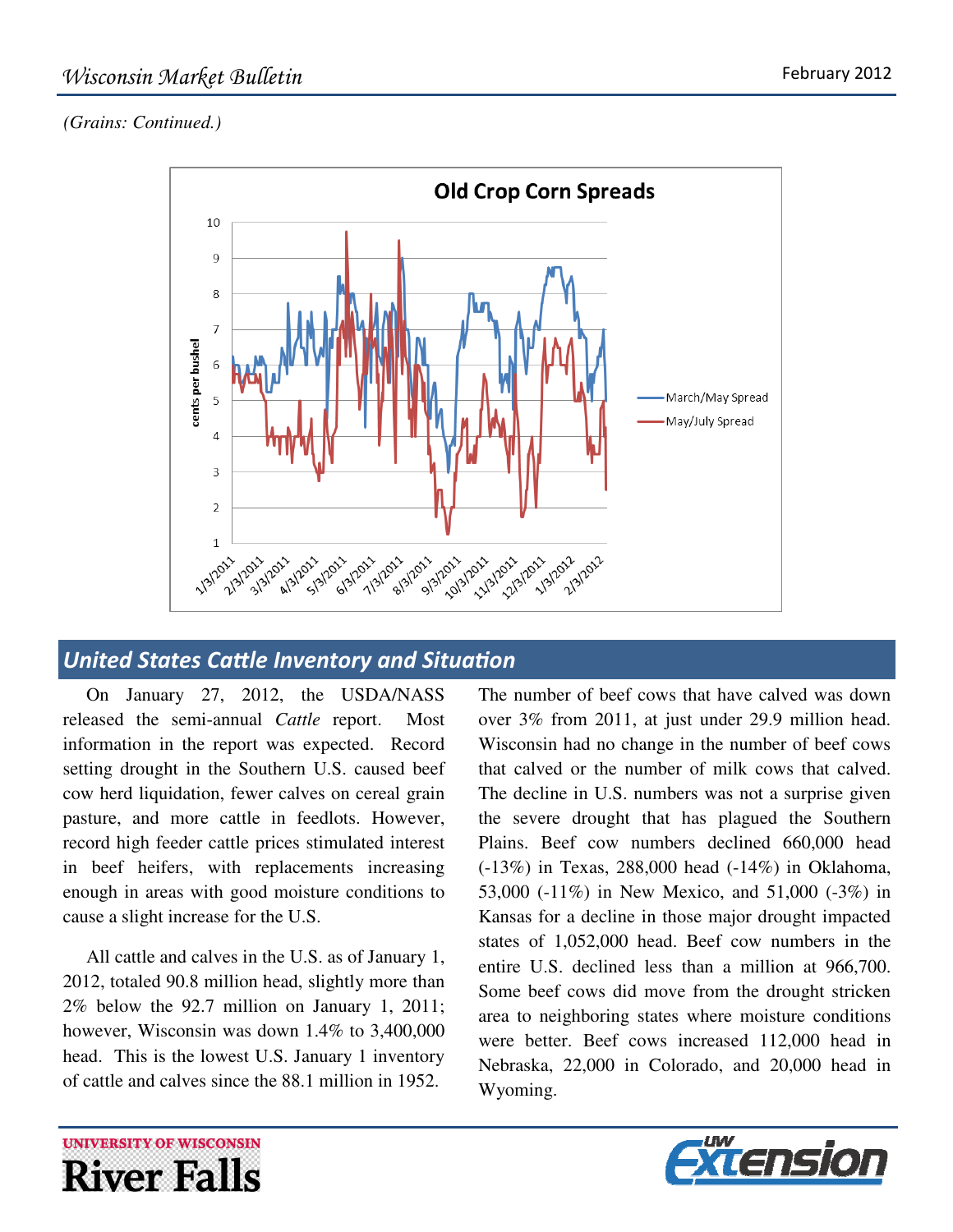*(Cattle: Continued.)* 



 Beef replacement heifers over 500 lbs. in the U.S. were up 73,000 head over 2011, an increase of 1.4%. About 3.2 million of those are expected to calve in 2012. Similar to beef cows, replacement heifers declined 60,000 head (-10%) in Texas and 55,000 (-15.5%) head in Oklahoma, while replacements increased 55,000 (+18%) in Nebraska, 35,000 (+29%) in Colorado, 25,000 (+18%) in Wyoming, and 5,000 (+7.6%) in Wisconsin. Milk cow replacements were down 1% in the U.S. and 2.8% (20,000 head) in Wisconsin. Other heifers over 500 lbs. were down 2% in the U.S.



 The combined total of calves under 500 lbs., and other heifers and steers over 500 lbs. outside of feedlots was 25.7 million, down about 4%. The total number of cattle on feed at 14.1M head was up almost 1% from last year.

 So what does all this mean for the cattle situation and 2012 prices? Higher prices. But before the celebration begins, the entire picture must be examined.

 Last year at this time I wrote that there would likely not be an increase in cattle numbers in 2011 due to the high corn prices and low profit margins. I said that cattle feeders were going to have trouble keeping their bunk space filled and there would likely be some consolidation in the industry. Amazingly the cattle feeders in the U.S. have managed to keep their inventories full.

 This success came at the expense of future feeder cattle supplies, as inventories were kept full on account of early placements of drought impacted calves and directly placing Mexican cattle in feedlots. Since those 2011 calves were placed on feed early, there will be fewer calves available for 2012. Combine this decrease in the carryover of number of calves from 2011 with the January 1 estimate of smaller cow numbers signaling another decline in the calf crop for 2012, we see that supplies of all market classes of cattle will continue to be historically tight.

 The tight numbers are supportive of calf and feeder cattle price. The Livestock Marketing Information Center estimates that 2012 will likely bring average profits of close to \$150 per head for the cow-calf producer. This is up from the \$80 profit per head experienced in 2011. Note that this is an industry



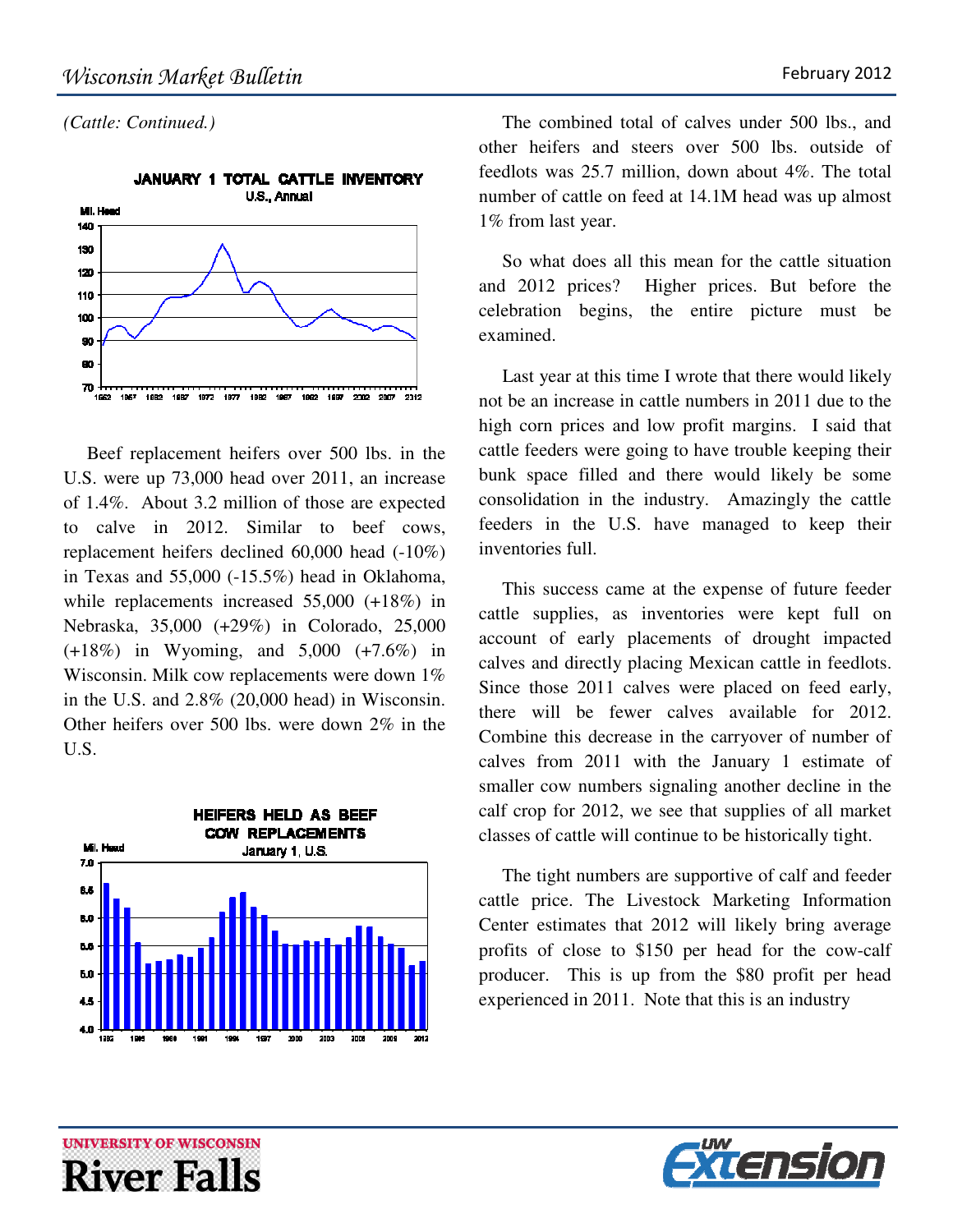#### *(Cattle: Continued.)*

 average for profit and individual producers will experience differences depending on if they are a high or low cost producer. Assuming weather cooperates, these higher profits will likely lead to even greater retention of beef heifers for replacements, which will put even more pressure on feedlots and the challenges they face in procuring calves and feeder cattle.



 In 2012, cattle feeders will find it challenging to procure placements due to the decline in the number of feeder cattle outside of feedlots, the decline in the 2012 calf crop, and the increase in the number of beef heifers held for replacements. Thus we will likely see declining feedlot placements in the next several months. On top of the challenges of finding placements and paying higher prices for those placements, feedlots will also not experience the same percentage of

increase in finished cattle price. Even though their output price will likely be higher for 2012, their margins will be lower. In fact, feedyard margins have declined from about break-even at the beginning of the year to losses of nearly \$70 per head last week.

 Finished cattle prices will not increase by the same percentage because of push back on choice beef prices and the abysmal margins that packers are experiencing. LMIC estimated that the beef packer margin in December 2011 was about 3% below a year earlier. For the first three full weeks of 2012, that margin collapsed averaging 40% below 2011's. During these weeks finished cattle prices increased about \$5.00 per cwt. and the wholesale boxed beef value dropped nearly \$10.00 per cwt. Last week there was a slight turnaround and according to Sterling Beef Profit Tracker, beef packer margins improved more than \$26 per head, but losses are still near \$100 per head. Beef packer margins typically improve seasonally as spring approaches; however, packer margins are forecast to remain below 2011's at least into the summer quarter. Red ink will force packers to evaluate their plant efficiencies, likely decreasing slaughter days and eliminating the most unprofitable plants.

 2012 will likely bring record prices, but only the cow-calf sector will see anything near record profits.

 Below is a table showing LMIC's forecasted cattle prices for 2012.

|                | Live Slaughter Steer<br>Price - 5 market aver-<br>age | Feeder Steer Price<br><b>Southern Plains</b><br>700-800# | Feeder Steer Price<br><b>Southern Plains</b><br>500-600# |
|----------------|-------------------------------------------------------|----------------------------------------------------------|----------------------------------------------------------|
| 2012 Quarter 1 | 122-124                                               | 144-147                                                  | 157-162                                                  |
| 2012 Quarter 2 | 125-128                                               | 145-149                                                  | 158-14                                                   |
| 2012 Quarter 3 | 122-126                                               | 146-152                                                  | 157-165                                                  |
| 2012 Quarter 4 | 125-130                                               | 143-150                                                  | 153-163                                                  |